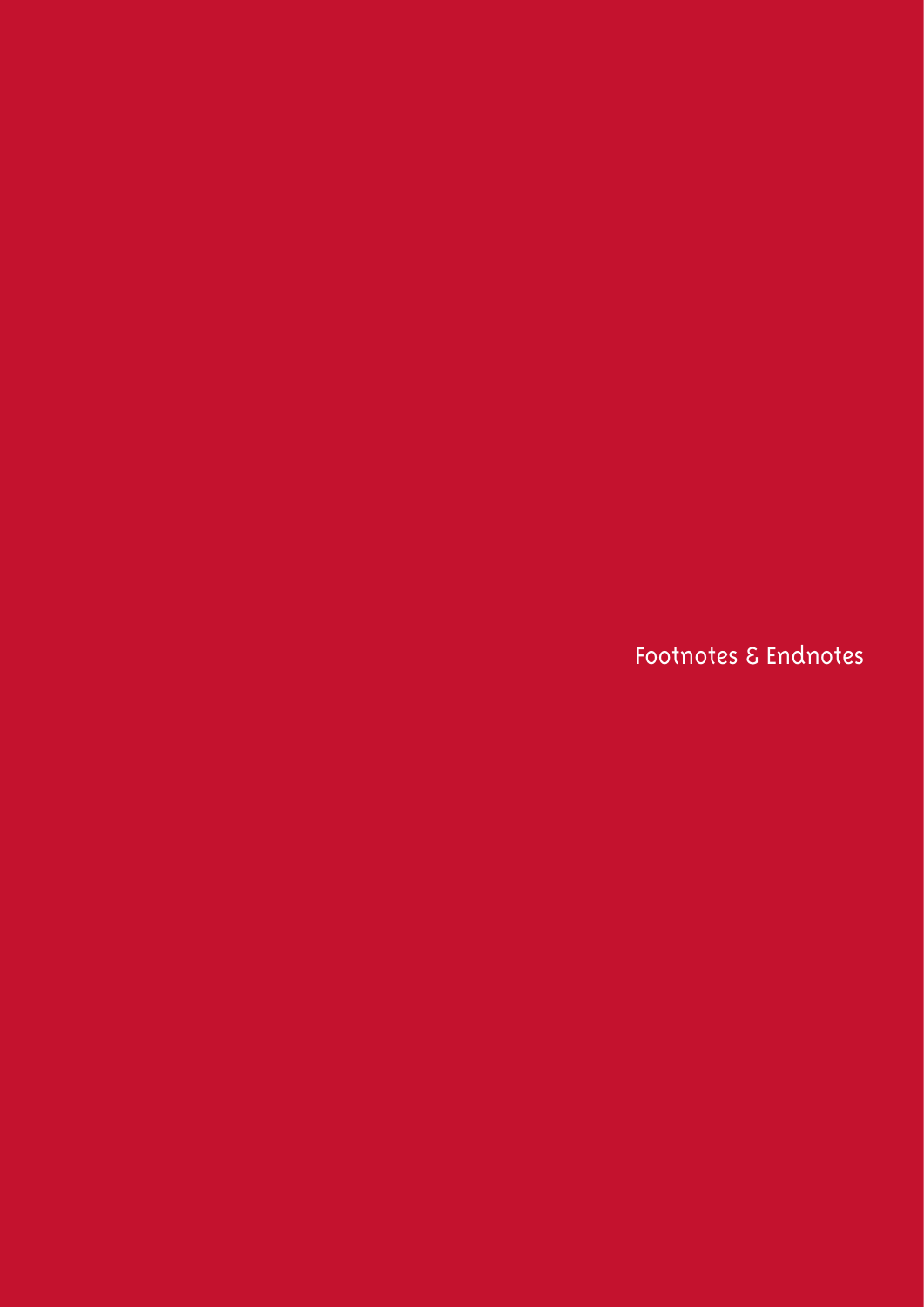# **Footnotes and Endnotes**

Footnotes and Endnotes are notes relating to a text, but which are not placed in the body text in order to increase its legibility. The Footnote or Endnote contains additional explanations of the main text, such as legends, notes, sources for quotes etc., which can be quite extensive. Footnotes and Endnotes consist of a reference character in the body text and the Footnote or Endnote text. The Footnote text generally appears at the end of the text area or the chapter, Endnotes at the end of the chapter or the main text, whereby the Footnote/Endnote Label (character or number) is repeated before the appropriate text.

The program offers extensive functions for the entry, management and display of Footnotes and Endnotes. Below is a short overview:

- An unlimited number of Footnotes and Endnotes can be applied in a document.
- Footnotes and Endnotes are numbered automatically by the program. The numbering changes automatically as soon as Footnotes or Endnotes are inserted or deleted.
- The numbering of Footnotes and Endnotes can follow per document or chapter.
- Style Sheets can be assigned to Footnotes and Endnotes both manually and automatically.
- Endnotes can be output at the end of the body text or at the end of the chapter.
- Footnotes can be displayed at the foot of the text object, the text column or at the end of the layout.
- Footnotes and Endnotes can be displayed independently of the body text in several columns and with a separator line.
- Footnote labels can be extended with a text that is displayed in front of and/or after the Footnote label (Prefix and Postfix).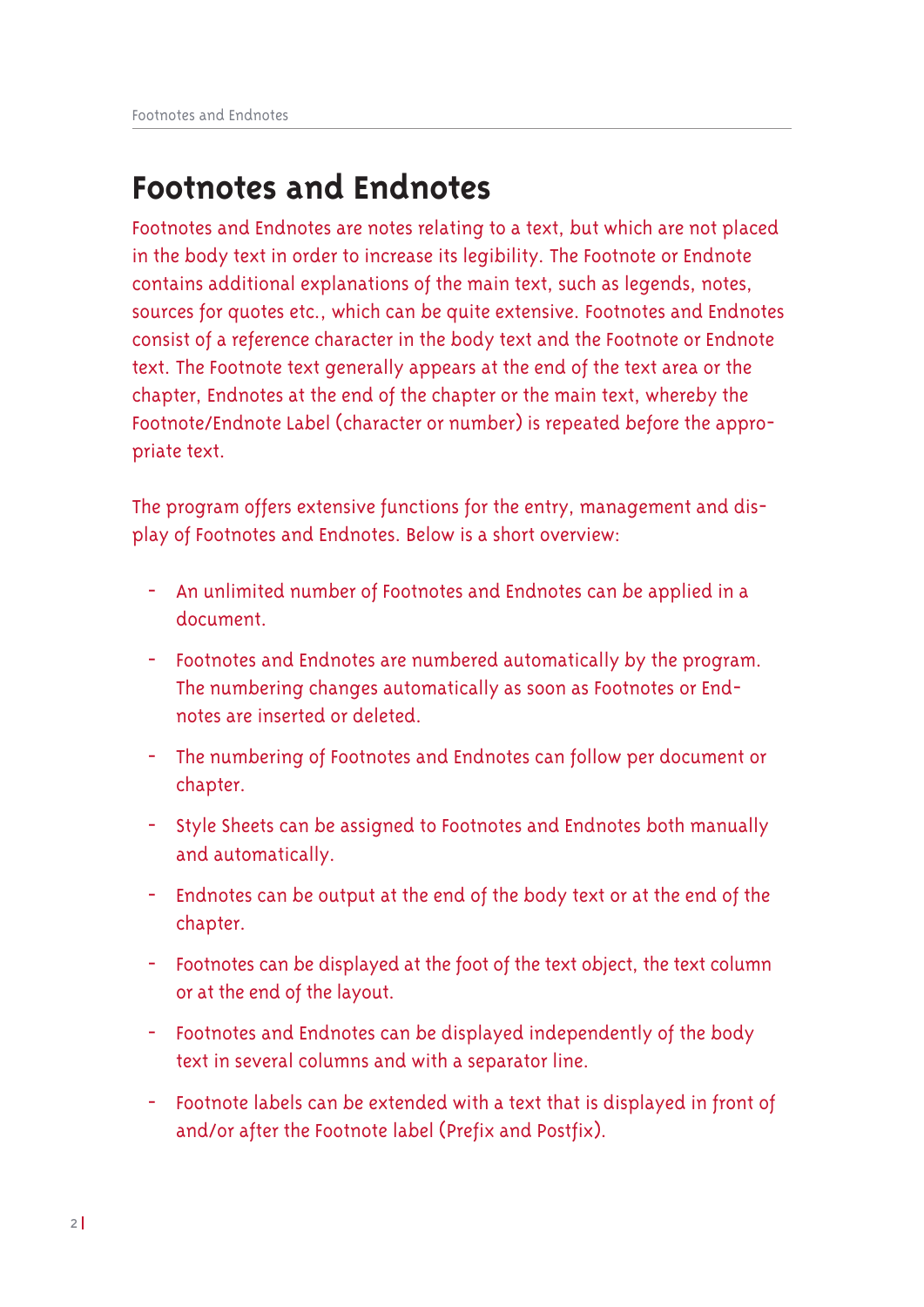# Preparations for Footnotes and Endnotes

## **Preferences for Footnotes and Endnotes**

Before you start creating Footnotes and Endnotes, you should make a few preparations:

- I. Create Paragraph Style Sheets for the Footnote Text or Endnote Text as well as Character Style Sheets for the Footnote Reference or Endnote Reference and the Footnote Label or Endnote Label. When creating the Style Sheets, please apply the following rules:
	- Footnotes or Endnotes are ideally displayed in a font size that is one or two points smaller than the body text.
	- So as not to change the type color of the page, the Line Spacing of the body text and the Footnote Text or Endnote Text should be identical.
	- The Footnote Reference or Endnote Reference in the body text should be displayed in Superscript. In the Footnote Text or Endnote Text however, the Footnote Label or Endnote Label character should not be in Superscript, because otherwise the legibility will be lost due to the smaller type.
- 2. Define the layout of the Footnotes and Endnotes in the Preferences. Subsequent changes in the Preferences only take effect on new text chains or new footnotes and endnotes. Changes for existing text objects and their text chains can be made using the Module palette.
- 3. Define the Position of the Footnotes and the number of columns for them in the text object settinas.

#### **Define Preferences for Footnotes and Endnotes:**

- I. Select the Preferences option in the Edit menu (Windows/Linux) or the VivaDesigner menu  $(MacOS)$
- 2. Choose the Text option.
- 3. Choose the following options in the dialog section Footnote Style Sheets:
	- Choose the Character Style Sheets for the Footnote Reference and the Footnote Label and the Paragraph Style Sheet for the Footnote Text.
- 4. Choose the following options in the dialog section Endnote Style Sheets:
	- choose the Character Style Sheets for the Endnote Reference and the Endnote Label and the Paragraph Style Sheet for the Endnote Text.
- 5. Choose the following options in the dialog section Footnotes:
	- Use the entry field Text Offset to define the minimum offset between the body text and the Footnote Text.
	- Use the entry fields Prefix and Postfix to define if and which character(s) should be inserted before and/or after the Footnote Reference and the Footnote Label.
	- Use the popup menu Format to define how the Footnote Reference and the Footnote Label should be displayed.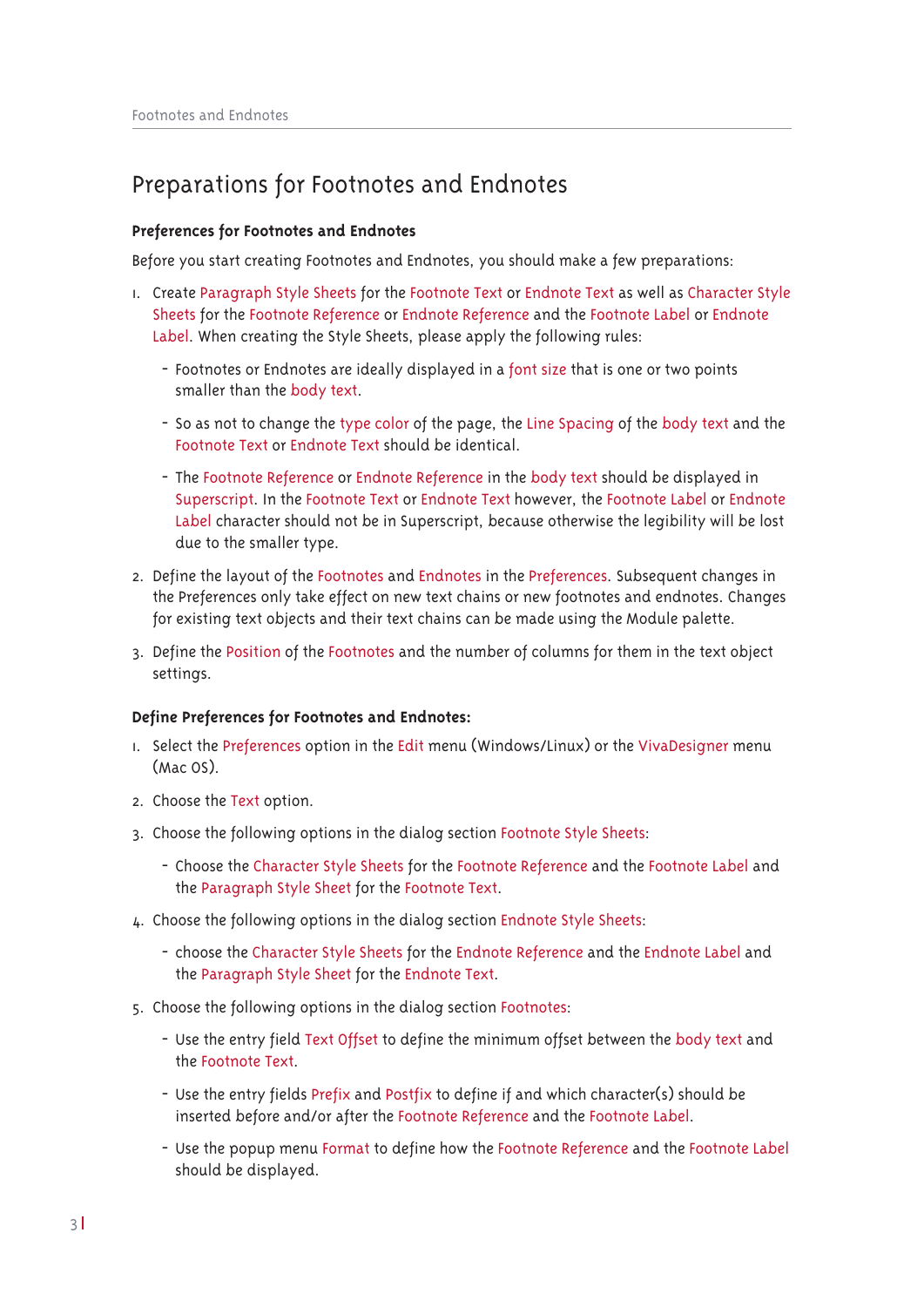- Use the popup menu Numbering to define if the numbering should be continuous or chapter-wise. With the option chapter-wise the numbering starts from the beginning as soon as a chapter break (New Chapter) is inserted in the text. (See the section Insert Variable).
- Use the popup menu Separator to define if a separator should be displayed between the body text and the footnote text.
- Use the optional entry fields Vertical Offset and Horizontal Indent to define the position of the separator. Both positive and negative values are allowed.
- Use the additional options Line Width, Color, Line Style and Length to define the display of the Separator.

In the entry field Length absolute values (e.g. 100 mm) and relative values (e.g. 50%) are allowed. Relative values relate to the width of the text object. With multi-column text objects the value relates to the width of a text column.

- 6. Choose the following additional options in the dialog section Endnotes:
	- Use the popup menu Display Position to define if the Endnote at the end should be displayed After the Related Text, In a new Text Column or In a new Text Object.
	- Use the entry field Text Offset to define the minimum offset between the body text and the Endnote Text.
	- Use the popup menu Save to if the Endnotes should be displayed at End of Text or End of Chapter.
	- Define the additional options Prefix, Postfix, Format, Numbering and Separator in the same way as the settings for footnotes.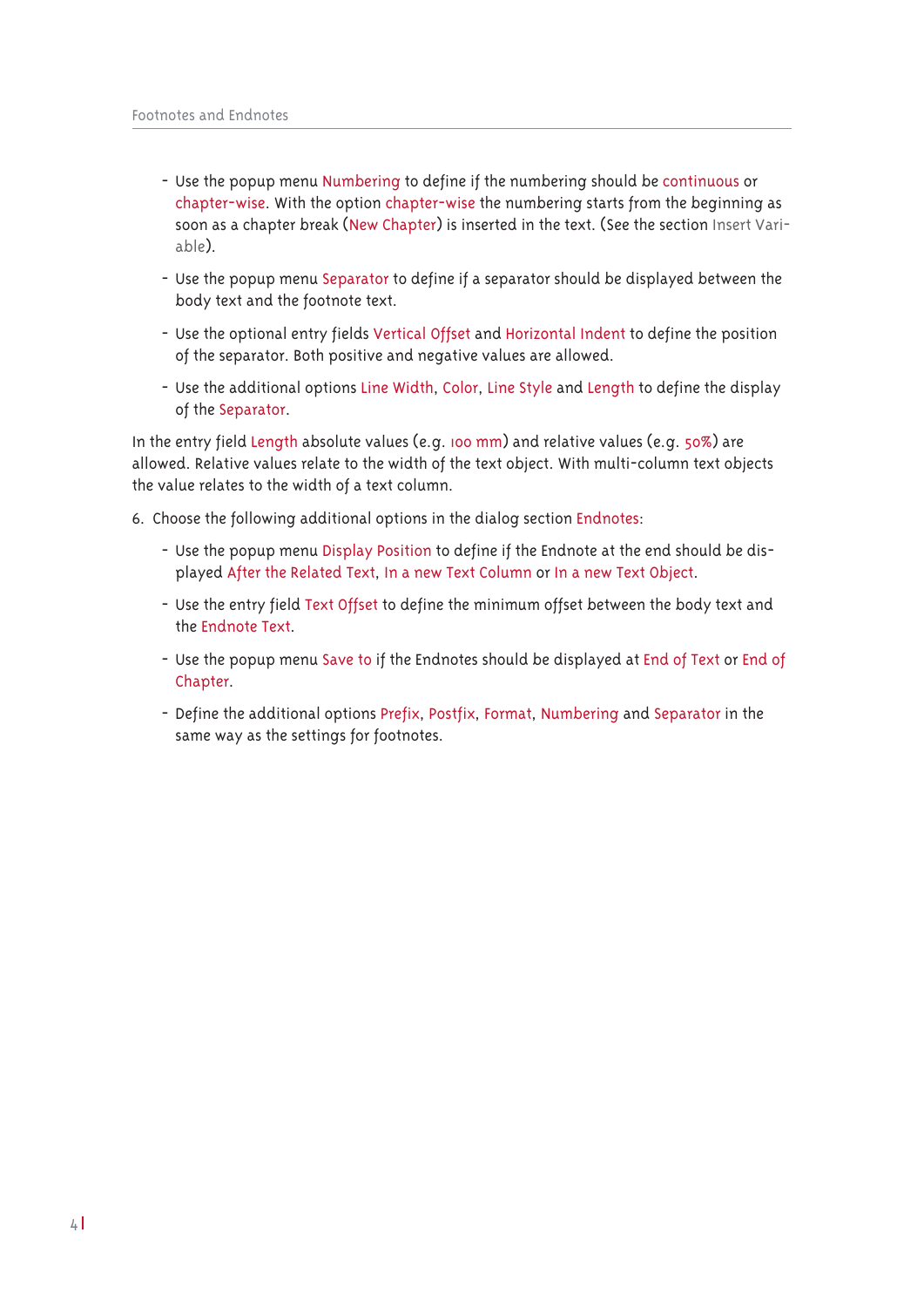# Footnote Position

For every text object in a text chain, you can define how the footnotes should be positioned. This is particularly helpful if the positioning for left and right hand pages is different. In this way you can for example define that for a two-column text object the footnote should be in the right hand column on the left hand page and the left hand column on the right hand page.

## Define the Footnote Position:

- I. Select the text object in which the Footnotes are to be displayed. In new documents with an automatic text object, select the text object on the appropriate Alias Page.
- 2. Choose the option Special iin the Object menu or in the context menu.
- 3. Select the Header & Footer tab.
- 4. Define the following options in the Footnotes section:
	- Use the popup menu Position to define the position of the footnotes:
		- Choose the Layout option if the footnotes should be displayed at the end of the Layout. If the body text contains no Layout Break, the footnotes will be displayed in the same way as with the option On every text column. If the body text flows over several text object columns, it may be that some footnotes will be displayed in the previous text object columns and some at the end of the Layout.
		- Choose the option On every text column, if the footnotes should be displayed at the end of every text column.
		- Choose the option On text frame if the footnotes should be displayed at the end of a text object. With multi-column text objects the footnotes will always be output in the first column
		- Use the entry fields Number of columns and Gutter to define the number of footnote columns within a text object column and their gutter.
		- Use the entry field Start from column to define from which text object column the footnotes should be displayed. This option can only be selected when the text object has more than one column.
		- Use the entry field Width to define the width of the footnotes depending on the number of text object columns. This option can only be selected when the text object has more than one column.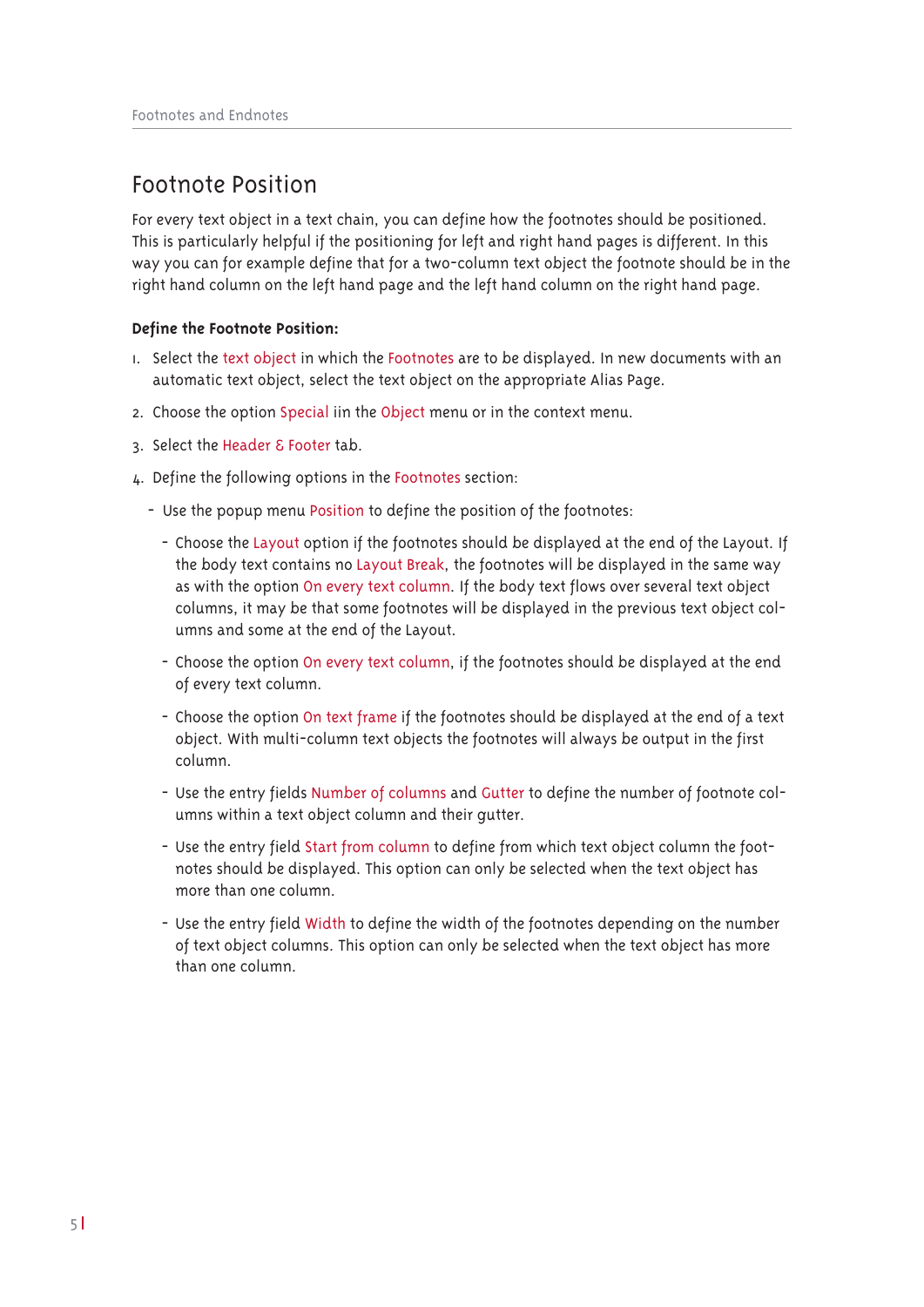# Working with Footnotes and Endnotes

# **Inserting Footnotes and Endnotes**

After completing the preparations for the footnotes and endnotes, you can now begin inserting them.

## **Insert Footnotes and Endnotes:**

- 1. Position the Cursor at the point where the reference character for the footnote or endnote should be inserted.
- 2. Choose the option Footnote or Endnote in the menu Text > Insert Character > Insert Variable or in the context menu Insert Variable.

The number for the footnote or endnote will be inserted at the cursor position, and the Style Sheet that was defined in the Preferences will be applied to it. At the same time, the footnote or endnote number (label) followed by a default footnote or endnote text will be inserted (in the predefined position), and the Style Sheet that was defined in the Preferences will be applied to them. You can now overwrite the footnote or endnote text and replace it with your own.

# Convert Footnotes and Endnotes

Footnotes and endnotes can be converted at any time.

# **Convert Footnotes and Endnotes:**

- I. Position the Cursor exactly in front of the Footnote number or Endnote number (reference) in the body text.
- 2. Choose the option Note Settings in the context menu.
- 3. In the popup menu Type, define whether the number is a Footnote or an Endnote.
- 4. If you still have the default note text ("Footnote text" or "Endnote text") showing in the lower section of the dialog, it is advisable to change it accordingly.
- 5. Complete your settings with OK.

# **Automatic Numbering**

All footnotes and endnotes are numbered automatically. If you insert a new footnote or endnote in the body text, the program checks whether there are additional footnotes or endnotes before and after, and changes the numbering of the footnotes and endnotes according to the preferences set.

You can switch the automatic numbering for individual footnotes or endnotes on or off. This can be helpful if you want to insert a footnote or endnote that should not be counted with the others or if all footnote or endnote references consist of a character (e.g.  $*$ ). Such exceptions are often used if the footnote contains a reference to the author of the article or if very few footnotes are used in the whole body text.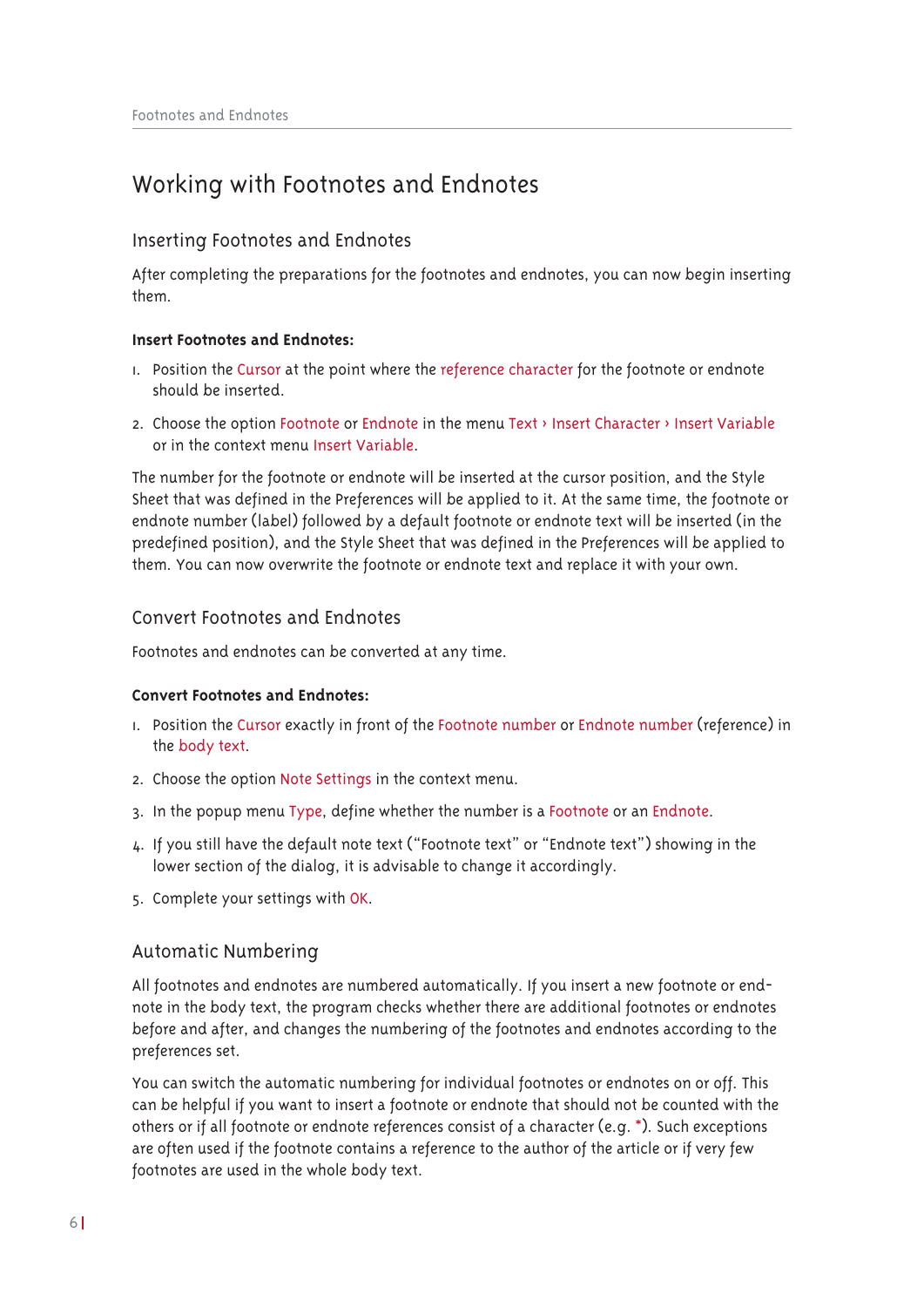## Switch off Automatic Numbering:

- 1. Position the Cursor exactly in front of the Footnote number or Endnote number (reference) in the body text.
- 2. Choose the option Note Settings in the context menu.
- 3. Choose the option No in the popup menu Numbering if you want to enter a manual number or an appropriate character for the footnote or endnote.
- 4. Enter the required character(s) in the Custom Text field. As default the program shows an asterisk (\*).
- 5. Complete your settings with OK.

You can change this setting at any time and switch the automatic numbering on again.

## Switch on Automatic Numbering:

- I. Position the Cursor exactly in front of the Footnote number or Endnote number (reference) in the body text.
- 2. Choose the option Note Settings in the context menu.
- 3. Choose the option Yes in the popup menu Numbering if the footnote or endnote should be numbered automatically.
- 4. Complete your settings with OK.

# Deleting Footnotes and Endnotes

#### Delete Footnotes and Endnotes:

- Delete the Footnote Reference or Endnote Reference number in the body text.
- Alternatively, delete the Footnote Text or Endnote Text AND the Footnote Label or Endnote Label (number).

The footnote and the Footnote Reference will then be deleted automatically. If necessary, the footnotes and/or endnotes will be renumbered.